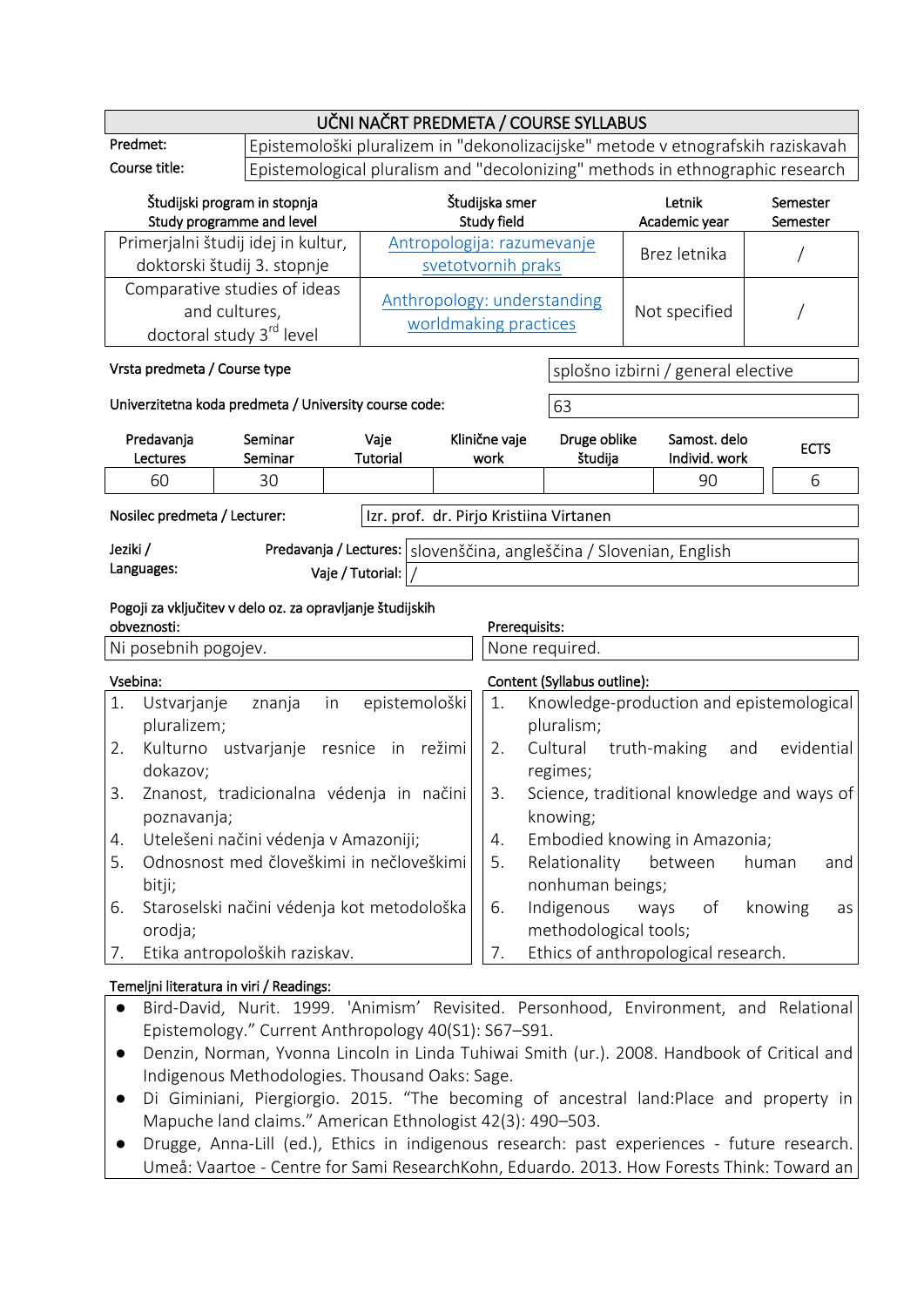Anthropology Beyond the Human. Berkeley: University of California Press.

- Helander-Renvall, Elina 2010. Animism, Personhood and Nature of Reality: Sami Perspectives. Polar Record46 (236): 44–56.
- Holbraad, Martin. 2008. "Definitive Evidence, from Cuban Gods." Journal of the Royal Anthropological Institute 14: 93–109.
- McCallum, Cecilia. 1996. The Body that Knows: From Cashinahua Epistemology to a Medical Anthropology of Lowland South America. Medical Anthropology Quarterly 10(3): 347–372.
- Mignolo, Walter. D. 2011. The Darker Side of Western Modernity: Global Futures, Decolonial Options. Durham & London: Duke University Press.
- Santos Granero, Fernando 2009. The occult life of things. Native Amazonian theories of materiality and personhood. Tucson: University of Arizona Press.
- Santos-Granero, Fernando. 2006. Sensual Vitalities: Noncorporeal Modes of Sensing and Knowing in Native Amazonia. Tipití: Journal of the Society for the Anthropology of Lowland South America 4 (1&2): 57–82.
- Sillitoe, Paul. 2010. Trust in development: some implications of knowing in indigenous knowledge. Journal of the Royal Anthropological Institute 16: 13–30.
- Tuhiwai Smith, Linda. 2012. Decolonizing Methodologies: Research and Indigenous Peoples (2nd ed.). London: Zed Books.
- Turner, Terry S. 2009. The Crisis of Late Structuralism. Perspectivism and Animism: Rethinking Culture, Nature, Spirit, and Bodiliness. Tipití: Journal of the Society for the Anthropology of South America 7:3-42.
- Virtanen, Pirjo Kristiina. 2009. New Interethnic Relations and Native Perceptions of Human-to-Human Relations in Brazilian Amazonia. Journal of Latin American and Caribbean Anthropology 14(2): 332–354.
- Virtanen, Pirjo Kristiina & Sanna Saunaluoma. 2017. Visualization and Movement as Configurations of Human-nonhuman Engagements: The Geometric Earthwork Landscapes of the Upper Purus, Brazil. American Anthropologist 119(4): 614–630.
- Virtanen, Pirjo Kristiina & Marja-Liisa Honkasalo. 2020. Evidence work in negotiations with state authorities and new practices of cultural truth-making. Anthropology of Consciousness 31(1): 63–90.
- Viveiros de Castro, Eduardo. 2007. The Crystal forest: Notes on the ontology of Amazonian spirits. Inner Asia 9(2): 153-172.
- Viveiros de Castro, Eduardo. 2012. Cosmological Perspectivism in Amazonia and Elsewhere. Master Class Series 1, str. 44–168. Manchester: HAU Network of Ethnographic Theory.
- Wilson, Shawn. 2008. Research is Ceremony: Indigenous Research Methods. Winnipeg, Manitoba: Fernwood.

## Cilji in kompetence: Objectives and competences:

| Predmet predstavi raziskovalni načrt, ki gre   | This course introduces a research design beyond                                                                    |
|------------------------------------------------|--------------------------------------------------------------------------------------------------------------------|
| preko razlik med subjektom in objektom.        | object and subject divides. It urges students to                                                                   |
| Spodbuja študentke in študente, da ponovno     | rethink the colonial past of Euro-American                                                                         |
| premislijo kolonialno preteklost evro-ameriške | science, validity, authority in academia, and the                                                                  |
| znanosti, veljavnost in avtoriteto v           | research process in general. In decolonial                                                                         |
|                                                | $\vert$ akademskem svetu in raziskovalnih procesih na $\vert \vert$ context, epistemological power hierarchies and |
| splošno. V kontekstu dekolonizacije so         | diversity of knowledge-production have become                                                                      |
|                                                | epistemološka moč, hierarhije in raznolikosti   more discussed. Students will gain novel                           |
|                                                | ustvarjanja znanja postale problematizirane. Understanding of evidence, approaching                                |
| Študentke in študenti bodo pridobili novo      | knowledge claims and their evaluation.                                                                             |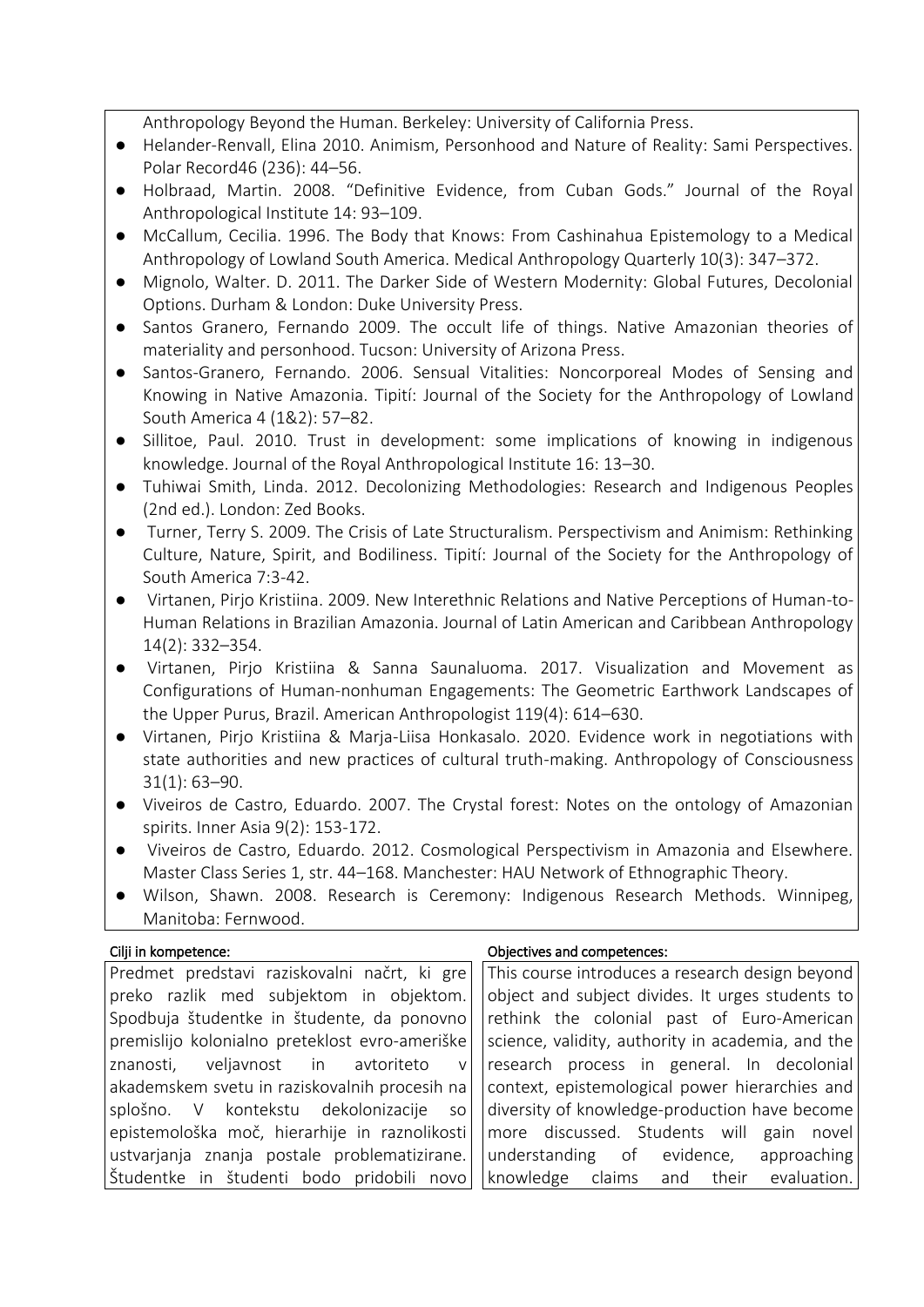| razumevanje dokazov, postopkov pridobivanja<br>trditev o vednosti in njihovih ovrednotenj.<br>Tovrsten pristop bo podkrepljen s primeri iz<br>amazonskih etnografij, ki so priskrbele nove<br>konceptualne vpoglede. Kako lahko razumemo,<br>organiziramo in ovrednotimo vednosti<br>in<br>znanja, ki nam jih ponujajo nečloveška bitja in<br>realnosti (kot so živali, rastline, atmosferski<br>pojavi) in kaj lahko z njimi pridobimo? Predmet<br>tudi obravnava načine opravljanja raziskav z<br>$drugim - in$ ne le o drugem $-$ in ponudi nekaj<br>metod skupnih raziskav ter raziskav, ki temeljijo<br>skupnosti. Zadnje predavanje vključuje<br>na<br>študijo raziskovalne etike in raziskovalnih<br>soglasij, kakor tudi trenutne pravne aspekte | Examples will be given from Amazonian<br>ethnographies<br>that have generated<br>new<br>conceptual insights. How knowledge received<br>from nonhumans (such as animals, plants,<br>atmospheric phenomena) can be understood,<br>organized, evaluated, and benefitted? The<br>course also explores how to carry out research<br>with the other, and presents some methods of<br>collaborative and community-based research.<br>The last lecture of the course includes the study<br>of research ethics and research agreements, as<br>well as the current EU ethical guidelines of<br>research involving humans. |  |  |
|----------------------------------------------------------------------------------------------------------------------------------------------------------------------------------------------------------------------------------------------------------------------------------------------------------------------------------------------------------------------------------------------------------------------------------------------------------------------------------------------------------------------------------------------------------------------------------------------------------------------------------------------------------------------------------------------------------------------------------------------------------|-----------------------------------------------------------------------------------------------------------------------------------------------------------------------------------------------------------------------------------------------------------------------------------------------------------------------------------------------------------------------------------------------------------------------------------------------------------------------------------------------------------------------------------------------------------------------------------------------------------------|--|--|
| raziskav, ki vključujejo človeka, v EU.<br>Predvideni študijski rezultati:                                                                                                                                                                                                                                                                                                                                                                                                                                                                                                                                                                                                                                                                               | Intended learning outcomes:                                                                                                                                                                                                                                                                                                                                                                                                                                                                                                                                                                                     |  |  |
| Študentke in študentje bodo osvojili praktična<br>metodološka orodja, ki jim bodo omogočila<br>lažjo izvedbo raziskave, ki bo presegla koncept<br>dekolonizacije. Poslužili se<br>bodo<br>novega<br>dokazov<br>postopkov<br>razumevanja<br>in<br>pridobivanja trditev o vednosti in resnici.                                                                                                                                                                                                                                                                                                                                                                                                                                                             | Students will gain practical methodological tools<br>to carry out decolonising research and novel<br>skills to approach and evaluate truth claims.                                                                                                                                                                                                                                                                                                                                                                                                                                                              |  |  |
| Metode poučevanja in učenja:                                                                                                                                                                                                                                                                                                                                                                                                                                                                                                                                                                                                                                                                                                                             | Learning and teaching methods:                                                                                                                                                                                                                                                                                                                                                                                                                                                                                                                                                                                  |  |  |
| Oblike dela:                                                                                                                                                                                                                                                                                                                                                                                                                                                                                                                                                                                                                                                                                                                                             | Types of learning/teaching:                                                                                                                                                                                                                                                                                                                                                                                                                                                                                                                                                                                     |  |  |
| ⊠Frontalna oblika poučevanja                                                                                                                                                                                                                                                                                                                                                                                                                                                                                                                                                                                                                                                                                                                             | $\boxtimes$ Frontal teaching                                                                                                                                                                                                                                                                                                                                                                                                                                                                                                                                                                                    |  |  |
| ⊠Delo v manjših skupinah oz. v dvojicah                                                                                                                                                                                                                                                                                                                                                                                                                                                                                                                                                                                                                                                                                                                  | $\boxtimes$ Work in smaller groups or pair work                                                                                                                                                                                                                                                                                                                                                                                                                                                                                                                                                                 |  |  |
| ⊠Samostojno delo študentov                                                                                                                                                                                                                                                                                                                                                                                                                                                                                                                                                                                                                                                                                                                               | ⊠Independent students work                                                                                                                                                                                                                                                                                                                                                                                                                                                                                                                                                                                      |  |  |
| ⊠e-izobraževanje                                                                                                                                                                                                                                                                                                                                                                                                                                                                                                                                                                                                                                                                                                                                         | $\boxtimes$ e-learning                                                                                                                                                                                                                                                                                                                                                                                                                                                                                                                                                                                          |  |  |
| Metode (načini) dela:                                                                                                                                                                                                                                                                                                                                                                                                                                                                                                                                                                                                                                                                                                                                    | Teaching methods:                                                                                                                                                                                                                                                                                                                                                                                                                                                                                                                                                                                               |  |  |
| $\Box$ Razlaga                                                                                                                                                                                                                                                                                                                                                                                                                                                                                                                                                                                                                                                                                                                                           | $\square$ Explanation                                                                                                                                                                                                                                                                                                                                                                                                                                                                                                                                                                                           |  |  |
| ⊠Razgovor/ diskusija/debata                                                                                                                                                                                                                                                                                                                                                                                                                                                                                                                                                                                                                                                                                                                              | ⊠ Conversation/discussion/debate                                                                                                                                                                                                                                                                                                                                                                                                                                                                                                                                                                                |  |  |
| ⊠Delo z besedilom                                                                                                                                                                                                                                                                                                                                                                                                                                                                                                                                                                                                                                                                                                                                        | ⊠Work with texts                                                                                                                                                                                                                                                                                                                                                                                                                                                                                                                                                                                                |  |  |
| □ Proučevanje primera                                                                                                                                                                                                                                                                                                                                                                                                                                                                                                                                                                                                                                                                                                                                    | $\Box$ Case studies                                                                                                                                                                                                                                                                                                                                                                                                                                                                                                                                                                                             |  |  |
| $\Box$ Igra vlog                                                                                                                                                                                                                                                                                                                                                                                                                                                                                                                                                                                                                                                                                                                                         | $\Box$ Roleplay                                                                                                                                                                                                                                                                                                                                                                                                                                                                                                                                                                                                 |  |  |
| □ Druge vrste nastopov študentov                                                                                                                                                                                                                                                                                                                                                                                                                                                                                                                                                                                                                                                                                                                         | □Different presentation                                                                                                                                                                                                                                                                                                                                                                                                                                                                                                                                                                                         |  |  |
| $\Box$ Reševanje nalog                                                                                                                                                                                                                                                                                                                                                                                                                                                                                                                                                                                                                                                                                                                                   | $\square$ Solving exercises                                                                                                                                                                                                                                                                                                                                                                                                                                                                                                                                                                                     |  |  |
| □"Terenske vaje" (npr. obiski podjetij)                                                                                                                                                                                                                                                                                                                                                                                                                                                                                                                                                                                                                                                                                                                  | $\Box$ Field work (e.g. company visits)                                                                                                                                                                                                                                                                                                                                                                                                                                                                                                                                                                         |  |  |
| □Vključevanje gostov iz prakse                                                                                                                                                                                                                                                                                                                                                                                                                                                                                                                                                                                                                                                                                                                           | $\Box$ Inviting guests from companies                                                                                                                                                                                                                                                                                                                                                                                                                                                                                                                                                                           |  |  |

|                                 | $U$ CICZ (V $7011$ |                                  |
|---------------------------------|--------------------|----------------------------------|
| Načini ocenjevanja:             | Weight (in %)      | Assessment:                      |
| Krajši pisni izdelki            | 2Ο                 | Short written assignments        |
| Daljši pisni izdelki            |                    | Long written assignments         |
| Javni nastop ali predstavitev   | 20                 | Presentations                    |
| Končno ocenjevanje (pisni/ustni | 60                 | Final examination (written/oral) |

| Delež (v %) /<br>Weight (in %) |
|--------------------------------|
| 20                             |
|                                |
| 20                             |
| 60                             |
|                                |

## Assessment:

| Short written assignments        |
|----------------------------------|
| Long written assignments         |
| Presentations                    |
| Final examination (written/oral) |